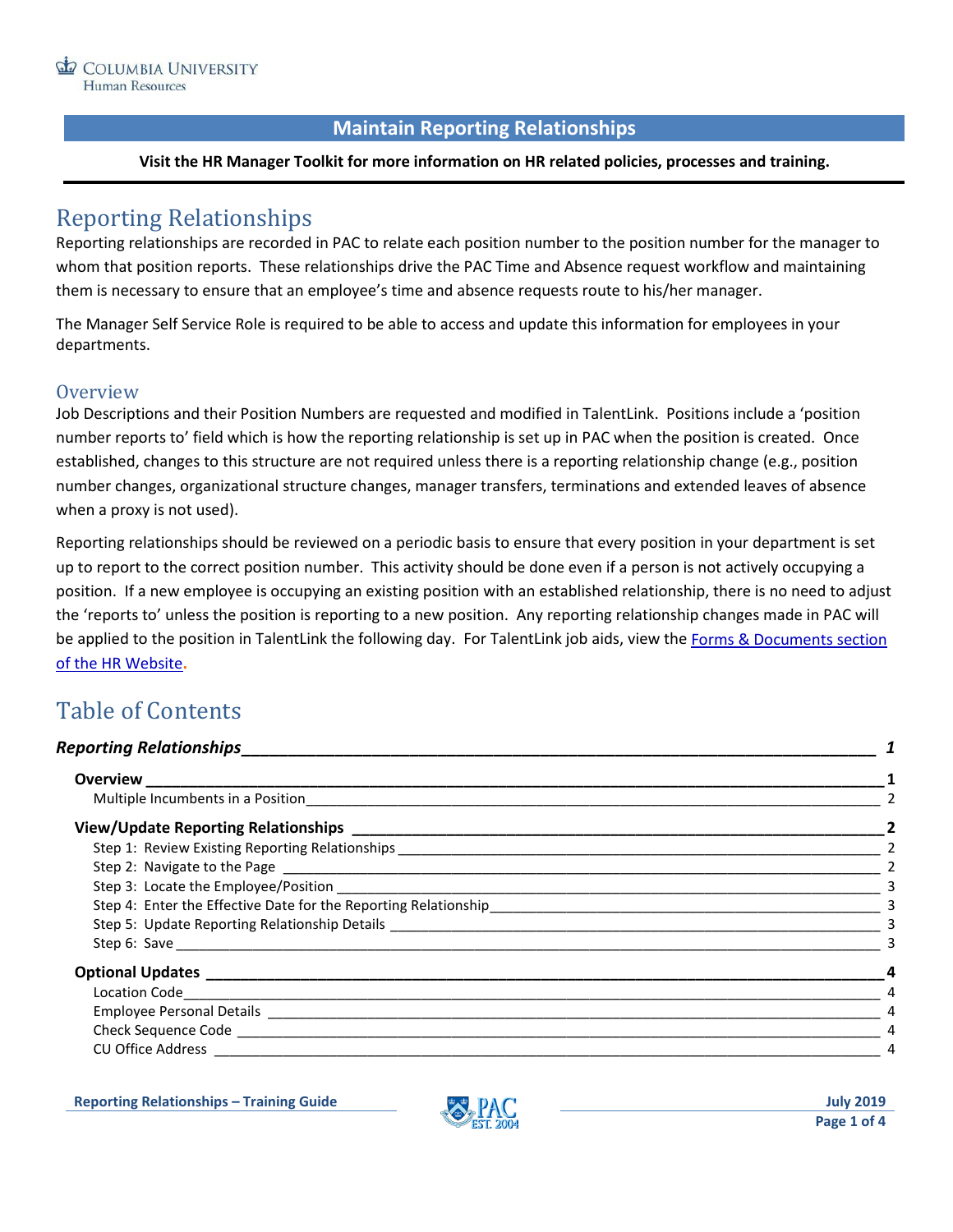## <span id="page-1-0"></span>Multiple Incumbents in a Position

If employees are in a multi-incumbent position, changes made on this page will update the reporting relationship for *all* incumbents in the position. If some of the employees report to different managers, they must have different position numbers. Managers cannot be in a multi-incumbent position.

To change the reporting relationship for one or more employees in a multi-incumbent position, a new position number needs to be created in TalentLink and once created, the reporting relationships can be established. To designate the employee(s) who occupy this new position, submit a PAF for each employee and if there are more than 10 employees, contact the HR Service Center.

# <span id="page-1-1"></span>View/Update Reporting Relationships

## <span id="page-1-2"></span>Step 1: Review Existing Reporting Relationships

Before you update existing reporting structures, it is helpful to run the *Active Positions and Incumbents Report* accessible through the reports section of the HR Manager Resources page on myColumbia. This report lists the active positions and the incumbents in those positions along with the manager to whom that position reports.

Log in to [myColumbia](https://my.columbia.edu/) using your UNI and password. Click on the **HR Manager Resources** tab and then **HR Manager Reports**. Training materials on how to generate HR Manager Reports are available on the *Forms & Documents* section of the HR Website.



## <span id="page-1-3"></span>Step 2: Navigate to the Page

Using the PAC menu, navigate to: **Manager Self Service > Job and Personal Information > Reporting Structure & Location**. *Department Time Administrators can also access this page from the Workcenter's "Manage My Department" tab and then the "Reporting Structure & Location" sub-tab.*

```
Favorites -
     Main Menu -
                      > Manager Self Service \star > Job and Personal Information \star > Reporting Structure & Location
```
**Reporting Relationships - Training Guide July 2019**

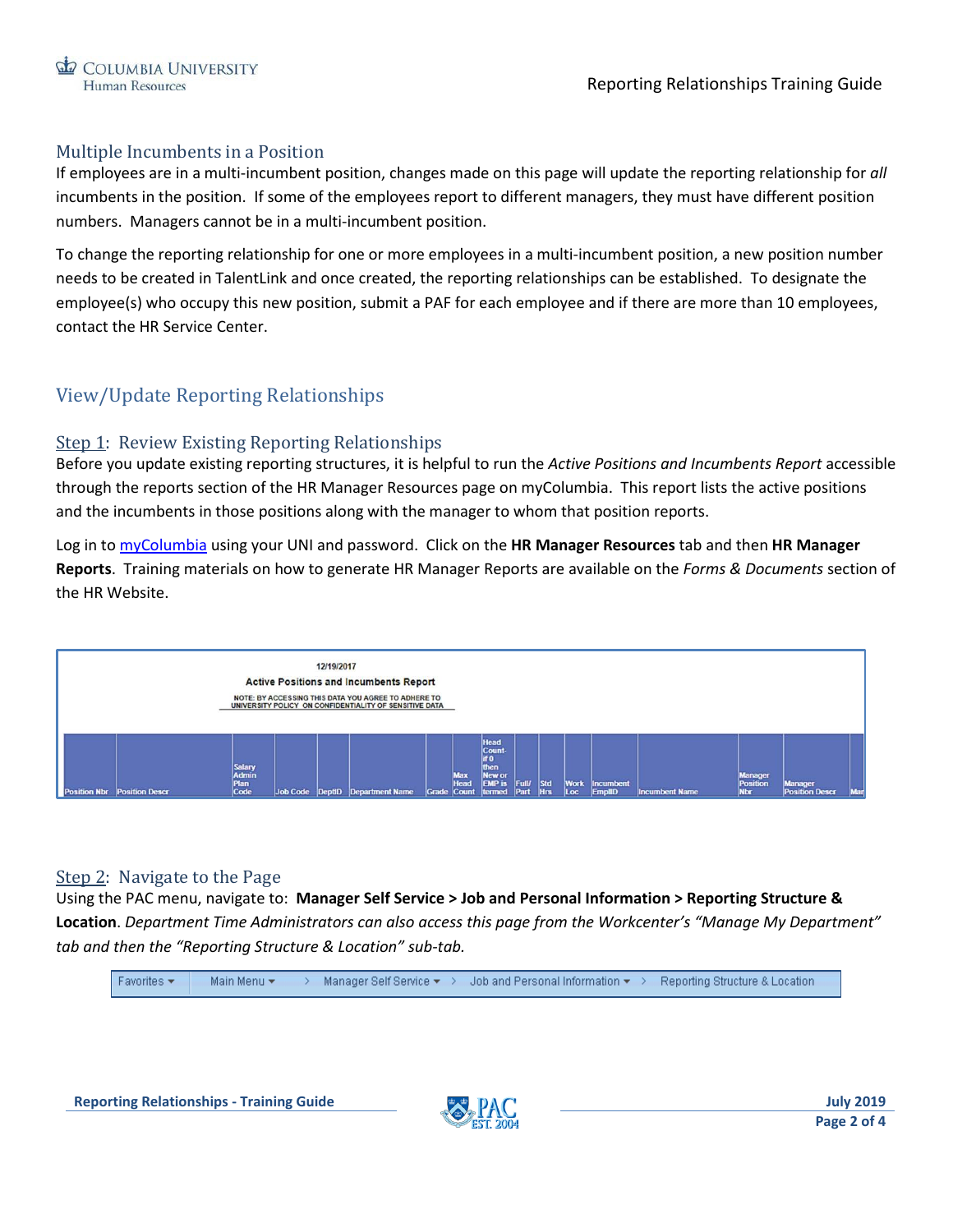#### Reporting Relationships Training Guide

## <span id="page-2-0"></span>Step 3: Locate the Employee/Position

**Enter search criteria** such as the Employee ID, UNI or name into a field and click '**search**'. If multiple results are returned or the employee has multiple positions, select the employee and their correct position to view by clicking the link for the position you wish to view from the search results list. You will only see and be able to update data for employees whose positions are in departments to which you have access.

| <b>Reporting Structure / Location</b>                                                         |  |  |  |
|-----------------------------------------------------------------------------------------------|--|--|--|
| Enter any information you have and click Search. Leave fields blank for a list of all values. |  |  |  |
|                                                                                               |  |  |  |
|                                                                                               |  |  |  |
| <b>Find an Existing Value</b><br>Add a New Value                                              |  |  |  |
|                                                                                               |  |  |  |
| ▼ Search Criteria                                                                             |  |  |  |
|                                                                                               |  |  |  |
|                                                                                               |  |  |  |
| begins with<br>Empl ID                                                                        |  |  |  |
| Empl Record $=$                                                                               |  |  |  |
|                                                                                               |  |  |  |
| begins with ▼<br><b>UNI</b><br>NOTH-PT                                                        |  |  |  |
| Name begins with $\tau$                                                                       |  |  |  |
|                                                                                               |  |  |  |
| Include History □ Correct History<br><b>Case Sensitive</b>                                    |  |  |  |
|                                                                                               |  |  |  |
|                                                                                               |  |  |  |
|                                                                                               |  |  |  |
| Basic Search<br>Save Search Criteria<br>Search<br>Clear                                       |  |  |  |

# <span id="page-2-1"></span>Step 4: Enter the Effective Date for the Reporting Relationship

Effective dates **cannot** be retroactive.

| <b>Reporting Structure &amp; Location</b>                                                                                                                                                                                                                                                                              |                         |                     |  |  |
|------------------------------------------------------------------------------------------------------------------------------------------------------------------------------------------------------------------------------------------------------------------------------------------------------------------------|-------------------------|---------------------|--|--|
| 10000011 Position Name<br><b>Position Number</b>                                                                                                                                                                                                                                                                       |                         |                     |  |  |
|                                                                                                                                                                                                                                                                                                                        | For Representation Only |                     |  |  |
| <b>Empl ID</b> 10101011<br>Employee Name                                                                                                                                                                                                                                                                               |                         | Employee UNI<br>UNI |  |  |
| Effective Date 08/25/2016                                                                                                                                                                                                                                                                                              |                         | $\mathcal{L}$       |  |  |
| *Note: If the position number for the employee selected has multiple incumbents, or the employee address is a foreign address, changes to employee office<br>address or mailcode can only be done via Manager Self Service > Job and Personal Information > View Employee Personal Info. Changes made to the reporting |                         |                     |  |  |
| relationship on this page will update the reporting relationship for all incumbents in this position.                                                                                                                                                                                                                  |                         |                     |  |  |

# <span id="page-2-2"></span>Step 5: Update Reporting Relationship Details

**Enter the manager's position number** in the "reports to" field on the left-hand side of the screen. You can also click the magnifying glass to search for the correct person. The right side of the screen displays the 'position number' and position description the employee's position currently reports to. To determine who the person in that position is, refer back to the *Active Positions and Incumbents Report.*

<span id="page-2-3"></span>

| New Information<br>$-3014$                                                                     | <b>Current Information</b>                                      |
|------------------------------------------------------------------------------------------------|-----------------------------------------------------------------|
| Reports To 20008967<br>lQ.<br>Executive Director, Manager Name                                 | Associate Dean<br>20000306                                      |
| <b>Location Code</b><br>いい                                                                     | Morningside<br>01                                               |
| Step 6: Save                                                                                   | Message                                                         |
| Click Save on the bottom of the screen to save the changes.<br>Updates can be made until 5 pm. | Current Time is 17:59:57 Changes cannot be accepted after 5 PM. |
|                                                                                                | 0K                                                              |
|                                                                                                |                                                                 |